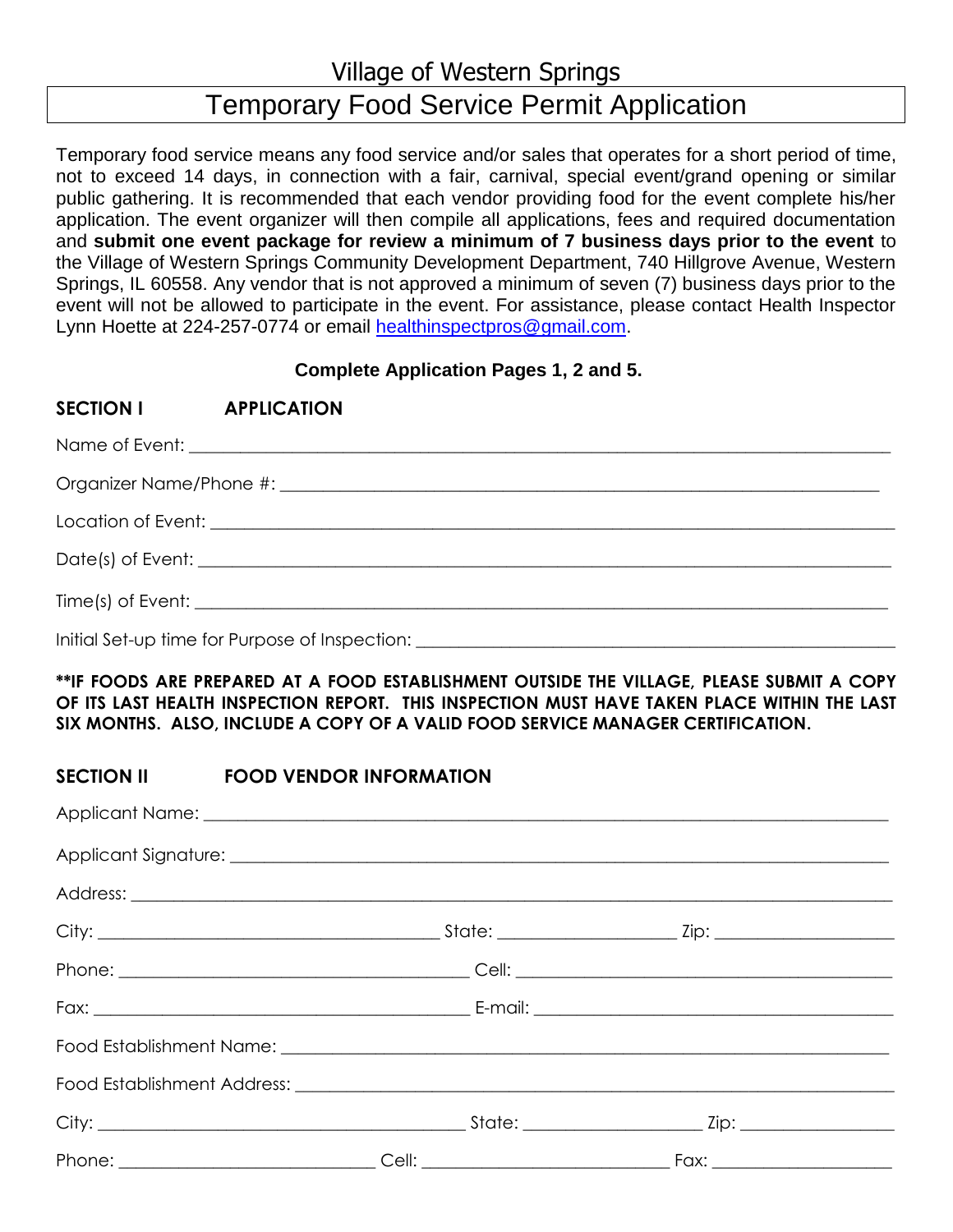# **SECTION III TEMPORARY FOOD OPERATOR MENU REQUIREMENTS FORM**

All Potentially Hazardous Foods (including, but not limited to, most animal products, sliced melons, cooked starches) must be stored at temperatures out of the Danger Zone (41°F-135°F). A calibrated thermometer is required to monitor temperatures often at the event.

Will you use a clean, calibrated thermometer during the temporary event?  $\Box$  Yes  $\Box$  No  $\Box$  N/A

 $\boxtimes$  Indicate below all temperature control measures you will use to keep potentially hazardous foods either below 41° or above 135°. Specify how many units and source of power (electric, generator, propane) (freezer packs). Identify which food items correspond to each category.

| <b>COLD HOLDING: Un-drained</b><br>ice is not acceptable as a<br>cold holding device. |                                     |                | <b>COOKING</b><br>(Note: STERNO is not<br>acceptable as a heating<br>source) |  | <b>HOT HOLDING</b>  |                     |
|---------------------------------------------------------------------------------------|-------------------------------------|----------------|------------------------------------------------------------------------------|--|---------------------|---------------------|
|                                                                                       | □ Refrigerator □ Refrigerated Truck | $\Box$ Oven    | $\Box$ Barbecue                                                              |  | $\Box$ Oven         | $\Box$ Barbecue     |
| $\sqcap$ Freezer                                                                      | $\Box$ Ice Chest                    | $\Box$ Wok     | $\Box$ Fryer                                                                 |  | $\Box$ Steam Table  | $\Box$ Stove        |
| $\Box$ Dry Ice                                                                        | $\Box$ Other                        | ∏ Roaster Oven | $\Box$ Stove                                                                 |  | $\Box$ Gas Grill    | $\Box$ Toaster Oven |
|                                                                                       |                                     | Gas Grill      | $\Box$ Other                                                                 |  | $\Box$ Chafing Dish | $\Box$ Other        |

### **FOOD/BEVERAGES**

List all foods and beverages you will serve at the event. Only items listed will be approved for service. **Any changes must be approved by the Village Health Inspector before the event.**

| Food/Beverage Item         | <b>Where Purchased - Source</b> | <b>Preparation/Transportation/Holding Procedures</b>             |
|----------------------------|---------------------------------|------------------------------------------------------------------|
| Example: Potato Salad      | Restaurant (Joe's Pizza)        | Prepared at restaurant, kept on ice and in refrigeration onsite. |
| Example: Hamburger Patties | Retail Store (Costco)           | Frozen meat, kept in reach in freezer.                           |
|                            |                                 |                                                                  |
|                            |                                 |                                                                  |
|                            |                                 |                                                                  |
|                            |                                 |                                                                  |
|                            |                                 |                                                                  |
|                            |                                 |                                                                  |
|                            |                                 |                                                                  |
|                            |                                 |                                                                  |
|                            |                                 |                                                                  |

If off-site preparation is selected, you must use an approved (permitted) kitchen facility. Home-prepared foods **CANNOT BE SERVED** at events open to the public.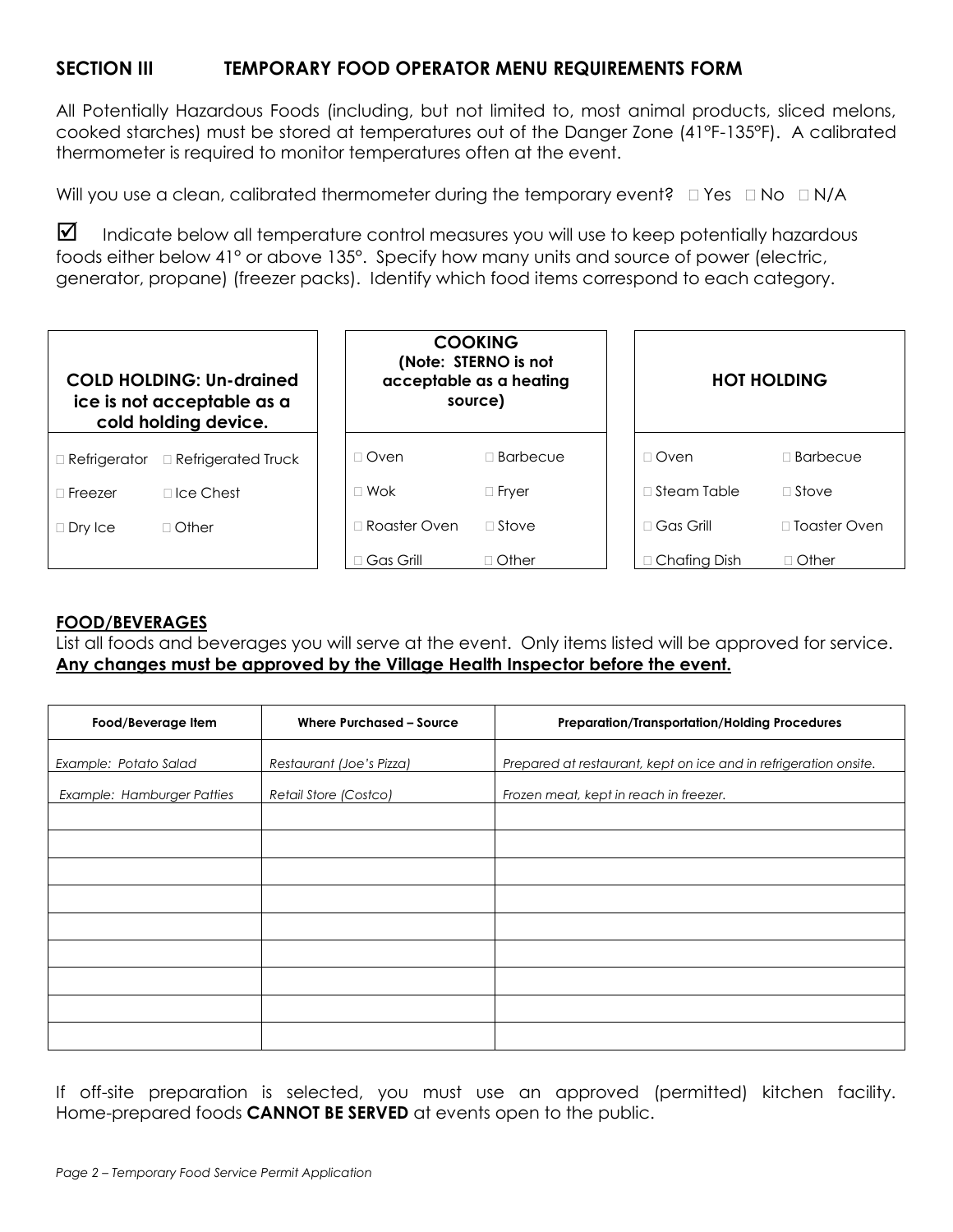# **SECTION IV TEMPORARY FOOD OPERATOR MENU REQUIREMENTS FORM**

The organizers of a special event that will offer food or beverages must complete a **Temporary Food Permit Application** and a **Temporary Food Operator Menu Requirements Form**. Each food vendor is responsible for submitting a completed application and must be approved by the Village Sanitarian.

#### **Any vendor that is not approved a minimum of seven (7) business days prior to the event will not be allowed to participate in the event.**

Extraordinary foodborne hazards exist in temporary food service facilities, especially those exposed to the natural elements. To eliminate or minimize incidents of foodborne illness, the Village requires organizers of special events to follow the regulations set forth below.

#### *Definitions*:

*Potentially Hazardous Food*: This term refers to any food that is likely to support bacterial growth when mishandled. This includes meat, poultry, fish, and dairy products. These have certain temperature requirements (typically 41°F or below or 135° F or above). All potentially hazardous foods to be served at a special event must be approved by the Village Sanitarian.

*Sanitizing Solution:* This term refers to a chemical agent used to eliminate or limit bacteria. The most frequently used sanitizing solution is chlorine (i.e., bleach), but iodine or quaternary ammonium solutions may also be used. Sanitizing solutions (also known as sanitizers) must be used to clean utensils and prepare wiping cloths.

*Thermometers:* This term refers to metal stem thermometers. These are required for temporary food handling events. Their temperature range must begin below 40˚ F and go up to at least 165˚ F. Thermometers are to be inserted into food in order to test it. Temperatures of both hot and cold foods must be tested frequently. Thermometers must be sanitized before and after they are inserted into any food. This should be done by wiping them off with disposable alcohol wipes or cloths prepared with an approved sanitizer.

*Cross-Contamination*: This term refers to the spreading of bacteria that occurs when blood and juices from uncooked meats make contact with other food, food utensils, or food preparation surfaces. This must be avoided by keeping raw foods separate from prepared foods and foods that do not requiring cooking. Raw foods should be prepared on work surfaces that are separate from those used to prepare other foods. Any food worker who handles raw food should wash their hands frequently. If raw food is going to be kept in the same refrigeration unit as prepared food and food that do not require cooking, it must be kept below the other food so that its juices cannot drip onto and contaminate it.

#### *Food temperature***:**

At special events, potentially hazardous food needs to be kept within a safe temperature range at all times other than during preparation, which should be done in an efficient manner. Hot food must be rapidly heated to 165°F after preparation and should be maintained above 135°F thereafter. (Crock pots may be used to hold foods that have already been heated, but they must not be used to slowly cook or reheat foods.) Uncooked/pre-cooked pork and poultry must be heated or cooked to 165°F before it may be served. Ground beef products and hot dogs must be heated or cooked to at least 155°F. All potentially hazardous foods must have their internal temperatures checked frequently with metal-stem, numerically-scaled thermometers. Cold food must be maintained at or below 41ºF. A mechanical refrigerator should be used to keep food cool, unless another type of refrigerator or cooling device is approved by the Village Sanitarian. Potentially hazardous frozen foods may only be thawed in a refrigerator set at or below 41ºF. Food packed in ice will only be allowed if 41ºF can be continuously maintained on the product.

#### *Food supplies:*

All food supplies for special events must be obtained from sources approved by the Village Sanitarian. No home canned or home-prepared food may be served. All food must be clean, wholesome, unadulterated and properly labeled. The label must contain the common name of the product, list of ingredients, name and address of place of manufacture. All ground beef must be purchased in patty form.

Ice that will be consumed or that will come into contact with food or food containers must also be obtained from a source approved by the Village Sanitarian.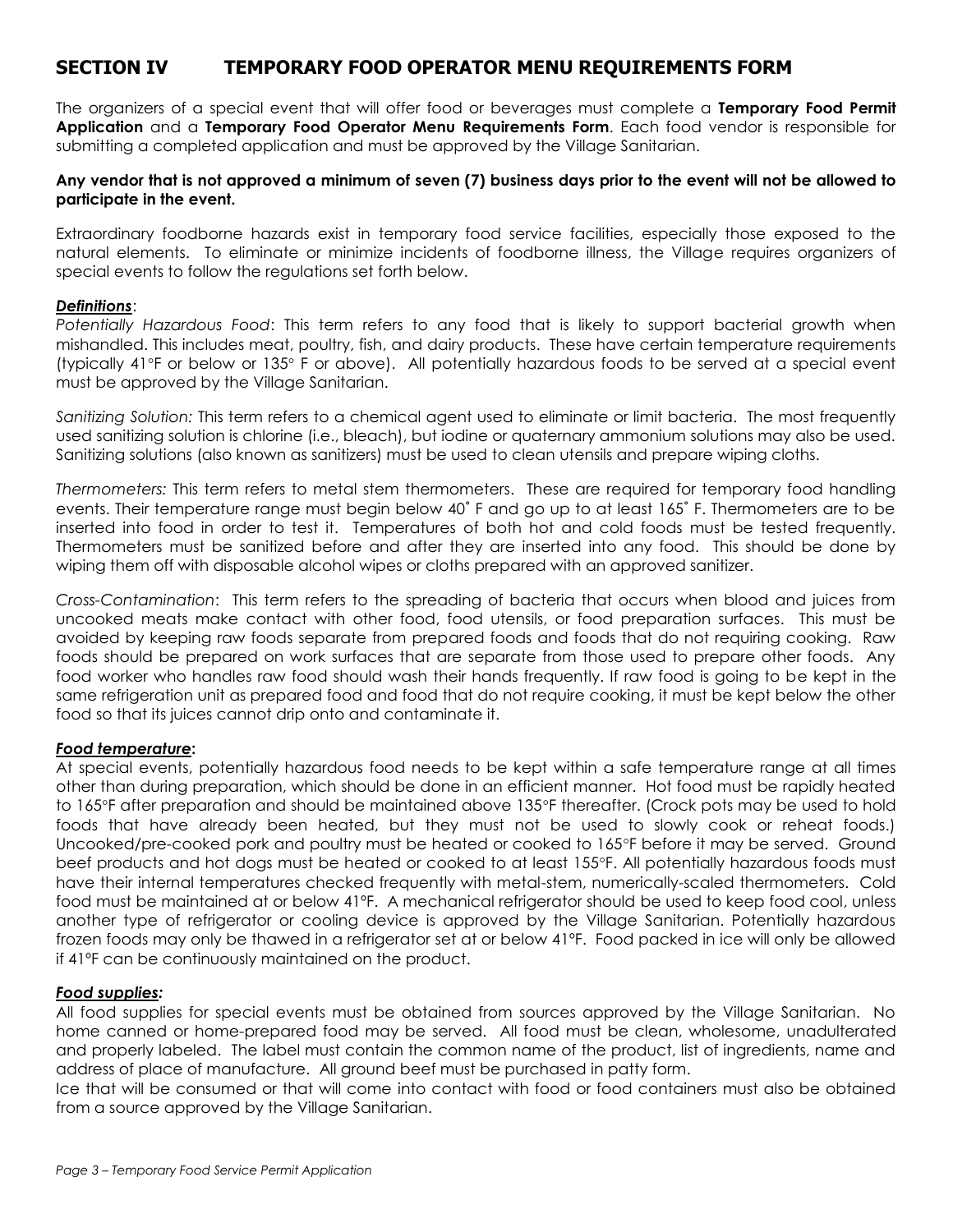#### *Food storage and protection:*

All food supplies for a special event, including bagged ice, must be stored off the ground on pallets, shelves, tables, or other elevated surfaces. Food must be covered or wrapped so that it is adequately protected from all forms of contamination. Condiments should be contained in individual packets, squeeze bottles, or covered bulk containers.

No food may be stored in direct contact with water or undrained ice. Canned and bottled beverages may be stored in ice only if the ice is drained frequently and kept clean. Ice used to keep beverages cool may not be served for consumption.

#### *Food handling***:**

At special events, food should be handled in small quantities and should be cooked by order whenever possible. Food must be prepared with sanitized utensils on sanitized surfaces with as little human contact as possible. All fruits and vegetables must be thoroughly washed before use.

Utensils must be used to dispense food and ice. They must be kept clean and dry when not being kept in food or ice containers. When in food or ice containers, their handles may not touch food or ice.

During transportation, food and utensils must be kept in covered containers or in wraps or packages that will prevent contamination. Potentially hazardous foods must be kept either below 41º F or above 135º F.

#### *Utensils for attendees***:**

Food service workers may only offer single service tableware (e.g., cups, plates, flatware, etc.) to special event attendees. If unused tableware is stored in bulk containers, it must be covered. Food service workers must provide any non-individually wrapped utensils (e.g., knives, forks, spoons, etc.) to attendees directly or dispensed in an upright container.

#### *Food Service Workers***:**

Food service workers must be hygienic. They must wear clean aprons and hair restraints and they must wash their hands frequently. They may not smoke in food preparation or food serving areas.

#### *Supply washing facilities*:

Food service workers must provide adequate facilities for washing, rinsing and sanitizing food service supplies (e.g., pots, pans, utensils, cutting boards, etc.). Supply washing facilities must have at least three buckets in which utensils may be fully immersed. One bucket must contain soapy water for washing, one must contain clean water for rinsing, and one must contain sanitizing solution (1 ounce bleach per 2 gallons water).

Food service supplies and surfaces that touch food must be washed, rinsed, and sanitized after each use. Supplies and surfaces used to prepare potentially hazardous foods must be washed, rinsed and sanitized at least once every two hours. Wiping cloths and sponges must be kept clean and in sanitizing solution when not being used.

#### *Water facilities***:**

Food service stations must have an adequate supply of potable hot and cold water for drinking, washing hands, preparing foods and cleaning food service supplies and surfaces. If running water is not available, water storage containers may be used. Each storage container must be constructed of an approved material and have a tight fitting cover and easy to clean dispenser.

#### *Hand washing facilities***:**

Food service workers must provide convenient and adequate hand washing facilities at each temporary food service facility. Hand washing facilities should have both hot and cold running water. Where this is not possible, provide a temporary hand washing station similar to the one demonstrated on the following page. Paper towels must be provided at all hand washing facilities. Cloth towels are prohibited.

#### *Temporary food service facilities:*

Temporary food service facilities must be sheltered by a canopy, enclosure, or other approved overhang.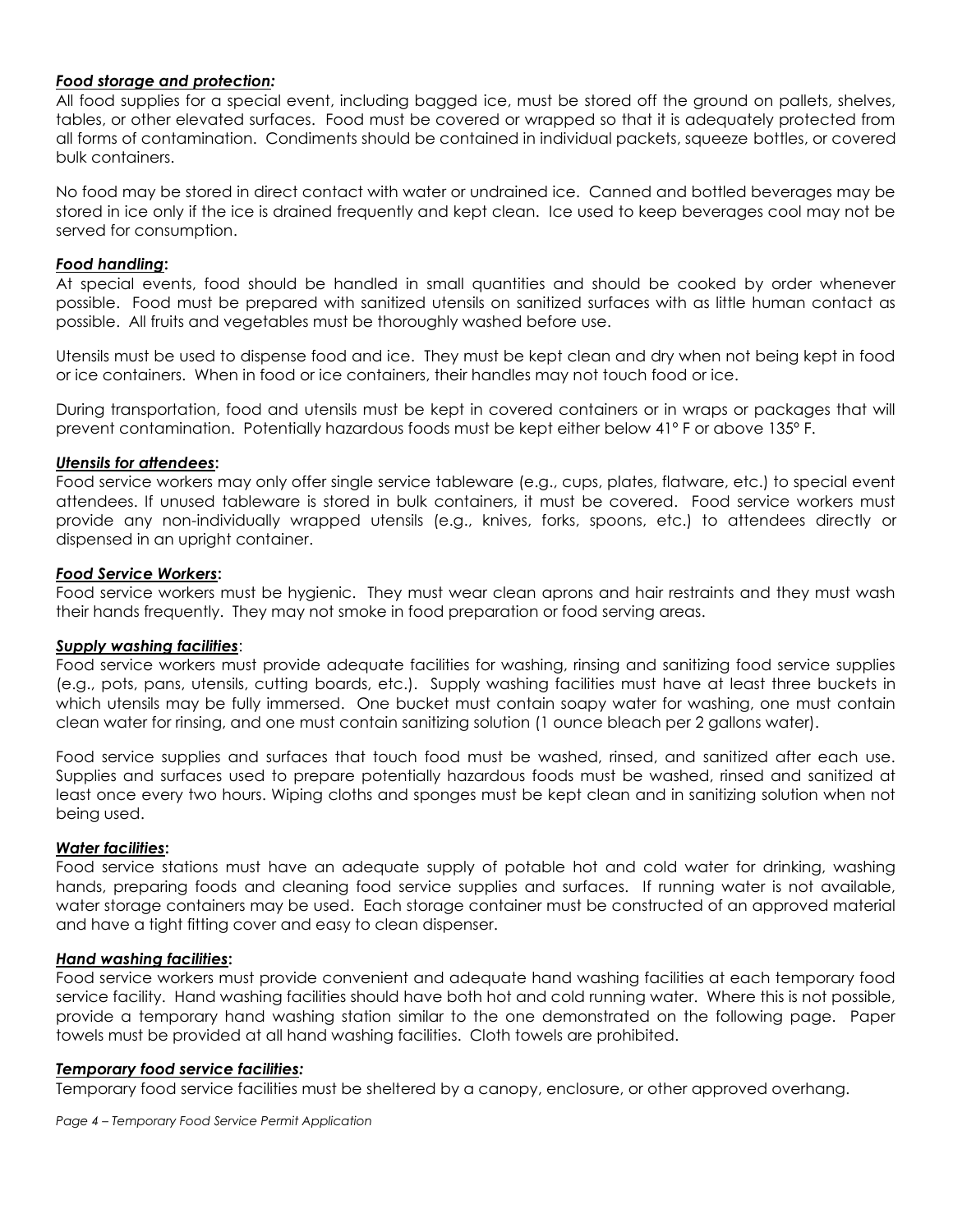# **SECTION V BOOTH LAYOUT**

#### **BOOTH LAYOUT INFORMATION**:

Indicate all food service equipment, including mechanical cold and hot holding units, cooking equipment, hand washing facilities, dish washing facilities, sneeze guards, sanitizer, potable water supply, garbage cans, racks or pallets for food and single service storage, electrical source, gas cylinders, fire extinguishers, and insect fans.



# **PROVIDE DRAWING OF BOOTH LAYOUT BELOW ↓**